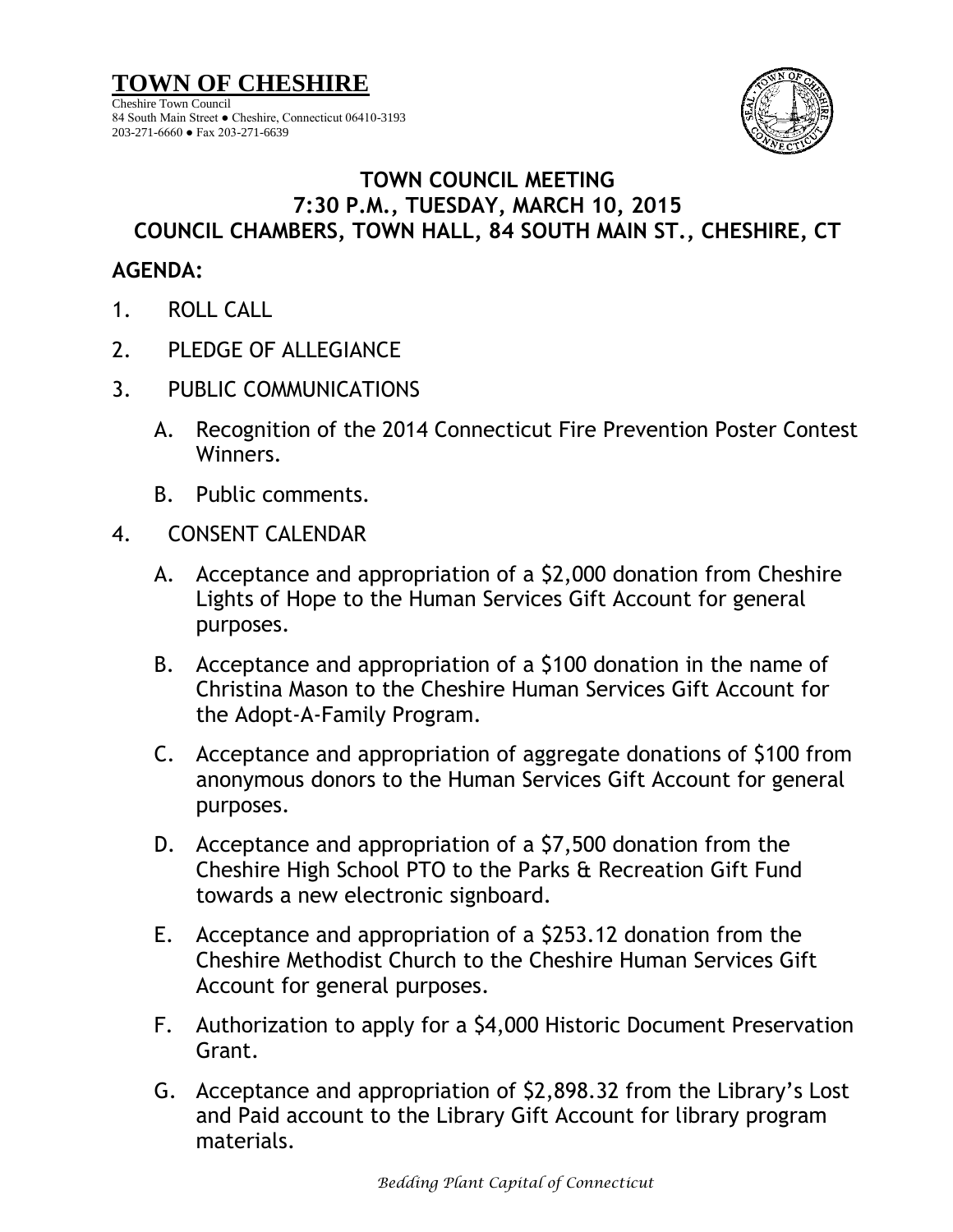- H. Acceptance and appropriation of \$3,224.10 from the Julia Tompkins account to the Library Gift Account for library program materials.
- I. Authorization to apply for a grant from the Community Foundation of Greater New Haven for storytellers, workshops and performances for children at the Library.
- J. Authorization to apply for a Department of Transportation Distracted Driving Program grant.
- 5. ITEMS REMOVED FROM CONSENT CALENDAR
- 6. OLD BUSINESS
	- A. Endorsement of the Naugatuck Valley Council of Governments Regional Performance Incentive proposals.
- 7. NEW BUSINESS
	- A. Summary of proposed FY 15-16 General Operating Budget.
	- B. Approval of Juvenile Review Board appointees.
	- C. Photovoltaic systems and Power Purchase Agreement.
	- D. Acquisition of streetlights.
	- E. Amended Library parking agreement.
	- F. Districtwide Flooring Replacement Project contract awards.
- 8. TOWN MANAGER REPORT AND COMMUNICATIONS
	- A. Monthly Status Report.
	- B. Department Status Reports: Police, Fire, Fire Marshal.
- 9. TOWN ATTORNEY REPORT AND COMMUNICATIONS
- 10. REPORTS OF COMMITTEES OF THE COUNCIL
	- A. Chairman's Report.
	- B. Miscellaneous.
- 11. APPROVAL OF MINUTES Regular Meeting of February 10, 2015; Public Hearings of February 10, 2015.